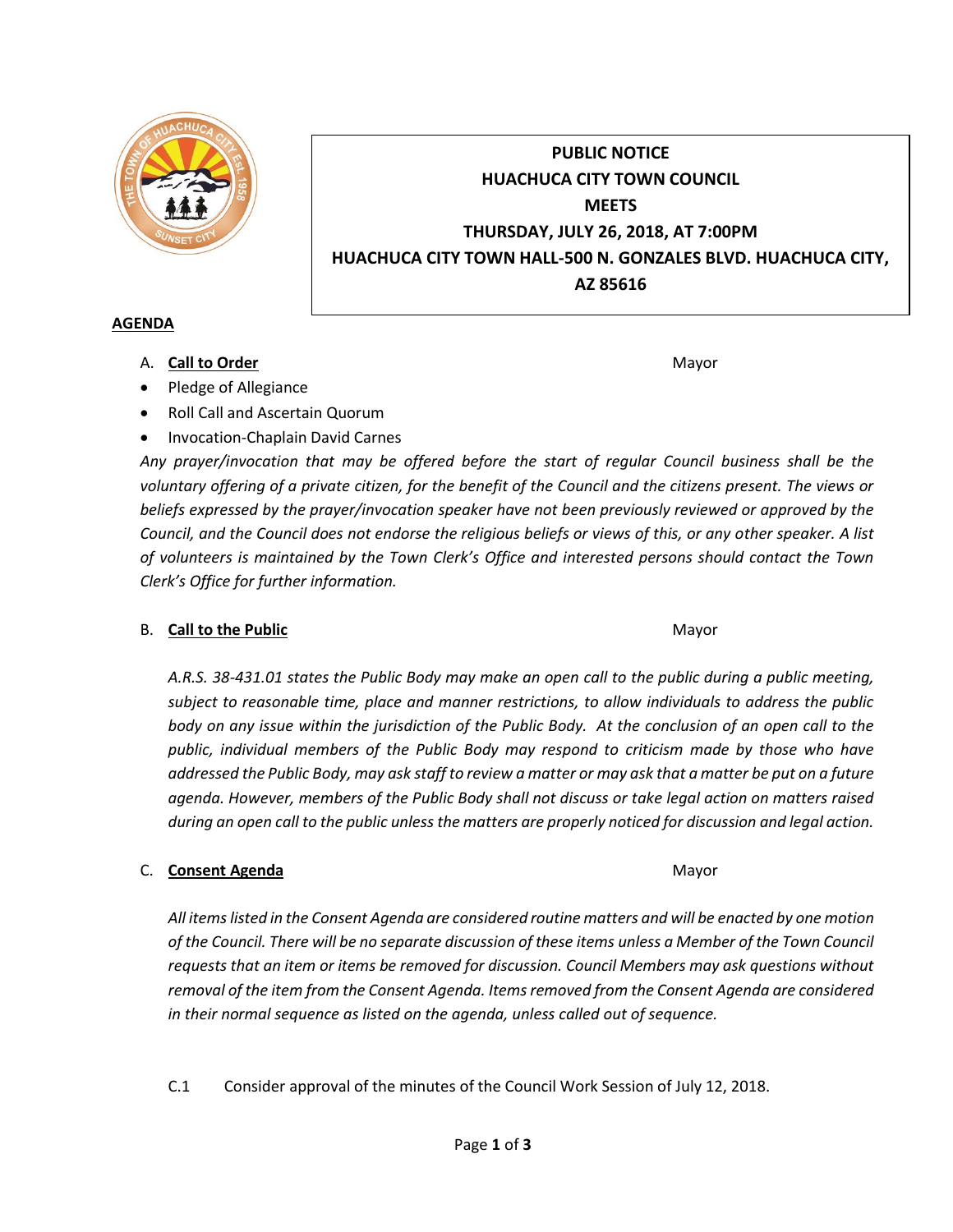- C.2 Consider approval of the minutes of the Town Council Regular Meeting held on July 12, 2018.
- C.2 Consider approval of the Payment Approval Report in the amount of \$44,720.72.

## D. **Unfinished Business before the Council** Mayor

*Public comment will be taken at the beginning of each agenda item, after the subject has been announced by the Mayor and explained by staff. Any citizen who wishes, may speak one time for five minutes on each agenda item before or after Council discussion. Questions from Council Members, however, may be directed to staff or a member of the public through the Mayor at any time.*

D.1 Discussion and/or Action [Mayor Taylor]: Notice to move meeting from August 23 to August 16.

#### E. **New Business before the Council** Mayor

*Public comment will be taken at the beginning of each agenda item, after the subject has been announced by the Mayor and explained by staff. Any citizen who wishes, may speak one time for five minutes on each agenda item before or after Council discussion. Questions from Council Members, however, may be directed to staff or a member of the public through the Mayor at any time.*

- E.1 Discussion and/or Action [Mayor Taylor]: Adoption of Resolution 2018-17, A RESOLUTION OF THE MAYOR AND TOWN COUNCIL OF THE TOWN OF HUACHUCA CITY, ARIZONA, ADOPTING THE FINAL BUDGET FOR FISCAL YEAR 2018-19.
- E.2 Discussion and/or action [Manager Williams]: Consider approval of the draft Intergovernmental Agreement with Cochise County regarding the Animal Shelter.
- E.3 Discussion and/or Action [Councilor Welsch]: Adoption of Resolution 2018-18, A RESOLUTION OF THE MAYOR AND TOWN COUNCIL OF THE TOWN OF HUACHUCA CITY, ARIZONA, ASSIGNING COUNCIL MEMBERS AS LIASONS TO DEPARTMENTS IN THE TOWN, AND ASSIGNING THE MAYOR AS OVERSIGHT FOR TOWN ADMINISTRATION.
- E.4 Discussion and/or Action [Manager Williams]: Council Decision Request to select and approve a bid for a Rate Study for Sewer, Water and Development Impact Fund.
- E.5 Discussion and/or Action [Councilor Wallace]: Monthly Financial Report, prepared by Haymore and Forsberg, C.P.A and presented by Manager Williams.
- E.6 Discussion and/or Action [Manager Williams]: Council Decision Request for approval of the purchase of groundwater pumps from QED at a cost of \$23,533.55
- E7. Discussion only [Director Harvey] Informational item only to close Town library on Monday's beginning August 1, 2018